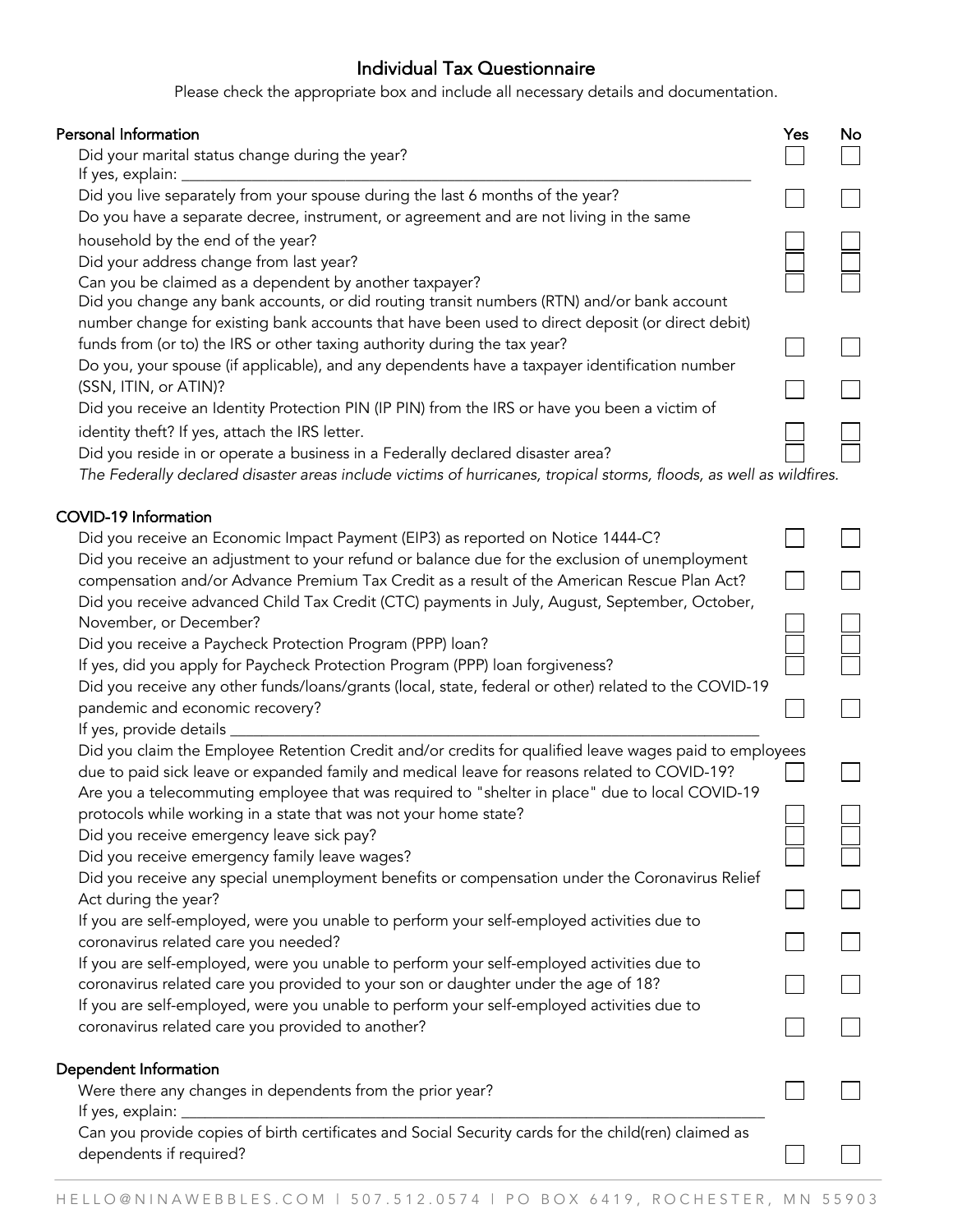Do you have any children under age 19 or a full-time student under age 24 with **unearned** Yes No income in excess of \$2,200?

Do you have dependents who must file a tax return?

Did you provide over half the support for any other person(s) other than your dependent children during the year?

Did you pay for child care while you worked, looked for work, or while a full-time student? Did you pay any expenses related to the adoption of a child during the year?

If you are divorced or separated with child(ren), do you have a divorce decree or other form of separation agreement which establishes custodial responsibilities?

Did any dependents receive an Identity Protection PIN (IP PIN) from the IRS or have they been a victim of identity theft? If yes, attach the IRS letter.

## Purchases, Sales and Debt Information

Did you start a new business or purchase rental property during the year?

Did you sell, exchange, or purchase any assets used in your trade or business?

Did you acquire a new or additional interest in a partnership or S corporation?

Did you sell, exchange, or purchase any real estate during the year?

Did you purchase or sell a principal residence during the year?

Did you foreclose or abandon a principal residence or real property during the year?

Did you acquire or dispose of any stock during the year?

Did you take out a home equity loan this year?

Did you refinance a principal residence or second home this year?

Did you sell an existing business, rental, or other property this year?

Did you lend money with the understanding of repayment and this year it became totally uncollectable?

Did you have any debts canceled or forgiven this year, such as a home mortgage or student loan(s)? Did you purchase a qualified plug-in electric drive vehicle or qualified fuel cell vehicle this year?

## Income Information

Did you have any foreign income or pay any foreign taxes during the year, directly or indirectly, such as from investment accounts, partnerships or a foreign employer?

Did you receive any income from property sold prior to this year?

Did you receive any unemployment benefits during the year?

Did you receive any disability income during the year?

Did you receive any Medicaid waiver payments as difficulty of care during the year?

Did you receive tip income not reported to your employer this year?

Did any of your life insurance policies mature, or did you surrender any policies?

Did you receive any awards, prizes, hobby income, gambling or lottery winnings?

Did you receive any income considered to be nonemployee compensation?

Do you expect a large fluctuation in income, deductions, or withholding next year?

 Did you have any sales or other exchanges of virtual currencies (including from an airdrop or a hard fork, or used virtual currencies to pay for goods or services?

# Retirement Information

Are you an active participant in a pension or retirement plan?

Did you receive any Social Security benefits during the year?

Did you make any withdrawals from an IRA, Roth, myRA, Keogh, SIMPLE, SEP, 401(k), or other qualified retirement plan?

If yes, were any withdrawals due to a Federally declared disaster or COVID-19?

If you received any qualified disaster retirement plan distributions, did you repay any of the distributions in 2020?

Did you receive any lump-sum payments from a pension, profit sharing or 401(k) plan?



| I |
|---|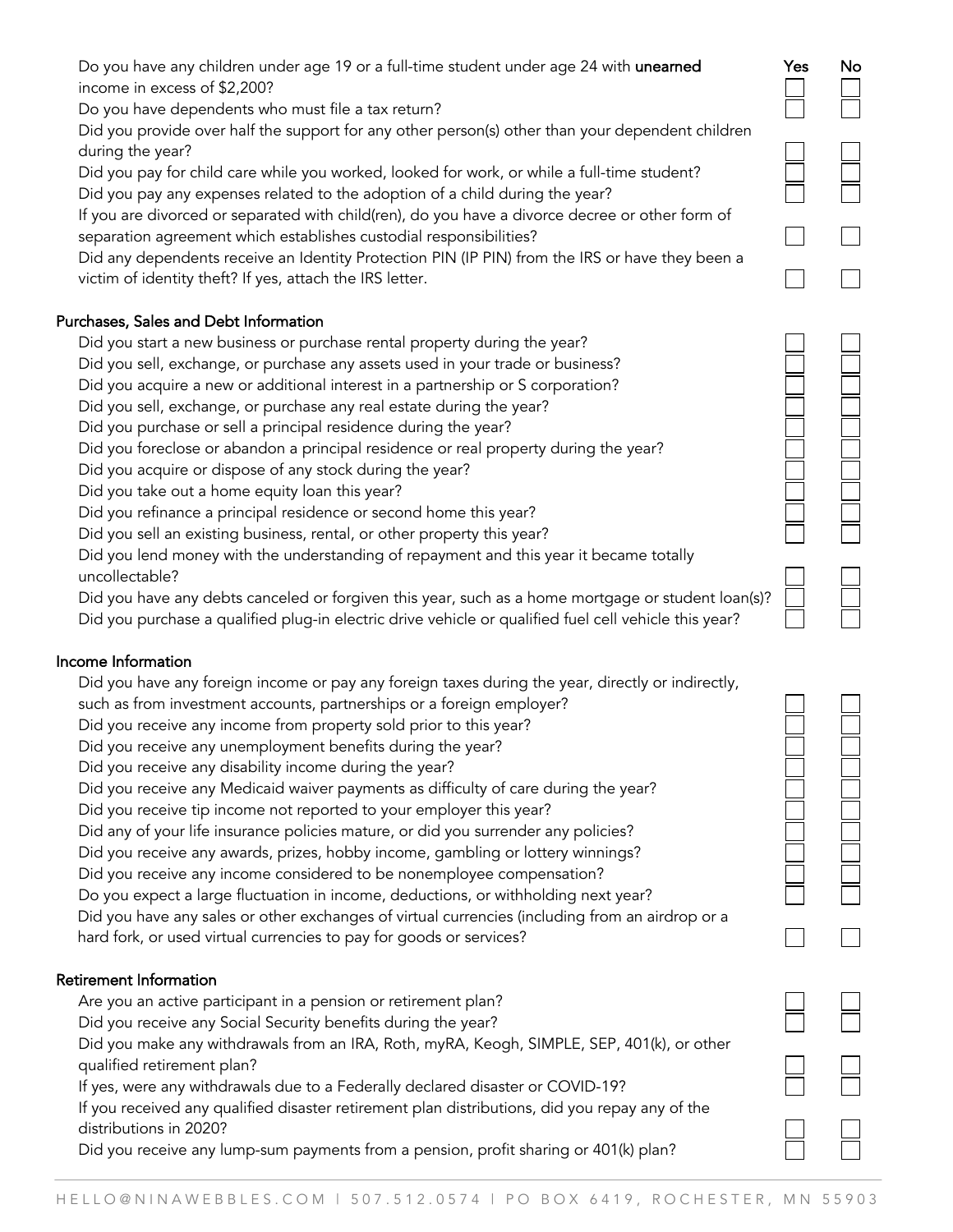| Did you make any contributions to an IRA, Roth, myRA, Keogh, SIMPLE, SEP, 401(k), or other | <b>Yes</b> | No |
|--------------------------------------------------------------------------------------------|------------|----|
| qualified retirement plan?                                                                 |            |    |

#### Education Information

Did you, your spouse, or your dependents attend a post-secondary school during the year, or plan to attend one in the coming year?

Did you have any educational expenses during the year on behalf of yourself, your spouse, or a dependent? If yes, attach any Form(s) 1098-T and receipts for qualified tuition and related expenses. Did anyone in your family receive a scholarship of any kind during the year?

If yes, were any of the scholarship funds used for expenses other than tuition, such as room and board?

Did you make any withdrawals from an education savings or 529 Plan account?

If yes, were any of these withdrawals rolled over into an ABLE (Achieving a Better Life Experience) account?

Did you make any contributions to an education savings or 529 Plan account?

Did you pay any student loan interest this year?

Did you cash any Series EE or I U.S. Savings bonds issued after 1989?

Would you like a worksheet to aid in the completion of a Free Application for Federal Student Aid (FAFSA) with the U.S. Department of Education?

### Health Care Information

Did you have qualifying health care coverage, such as employer-sponsored coverage or

government-sponsored coverage (i.e. Medicare/Medicaid) for your family? "Your family" for health care coverage refers to you, your spouse if filing jointly, and anyone you can claim as a dependent.

If yes, attach any Form(s) 1095-B and/or 1095-C you received.

Did you enroll for lower cost Marketplace Coverage through healthcare.gov under the Affordable Care Act? If yes, attach any Form(s) 1095-A you received.

Did you enroll for lower cost Marketplace Coverage through healthcare.gov under the Affordable Care Act and share a policy with anyone who is not included in your family?

Did you make any contributions to a Health savings account (HSA) or Archer MSA?

Did you receive any distributions from a Health savings account (HSA), Archer MSA, or Medicare Advantage MSA this year?

Did you pay long-term care premiums for yourself or your family?

Did you make any contributions to an ABLE (Achieving a Better Life Experience) account? If yes, attach any Form(s) 5498-QA you received.

Did you receive any withdrawals from an ABLE (Achieving a Better Life Experience) account? If yes, attach any Form(s) 1099-QA you received.

If you are a business owner, did you pay health insurance premiums for your employees this year? Did you receive any Health Coverage Tax Credit (HCTC) advance payments? If yes, attach any Form(s) 1099-H you received.

### Itemized Deduction Information

Did you incur a casualty or theft loss or any condemnation awards during the year? If yes, did the loss occur in a Federally declared disaster area?

Did you pay out-of-pocket medical expenses (Co-pays, prescription drugs, etc.)?

Did you make any cash or noncash charitable contributions (clothes, furniture, etc.)?

If yes, please provide evidence such as a receipt from the donee organization, a canceled check, or record of payment, to substantiate all contributions made.

Did you donate a vehicle or boat during the year? If yes, attach Form 1098-C or other written acknowledgment from the donee organization.

Did you pay real estate taxes for your primary home and/or second home?

|  | l |
|--|---|
|  | I |